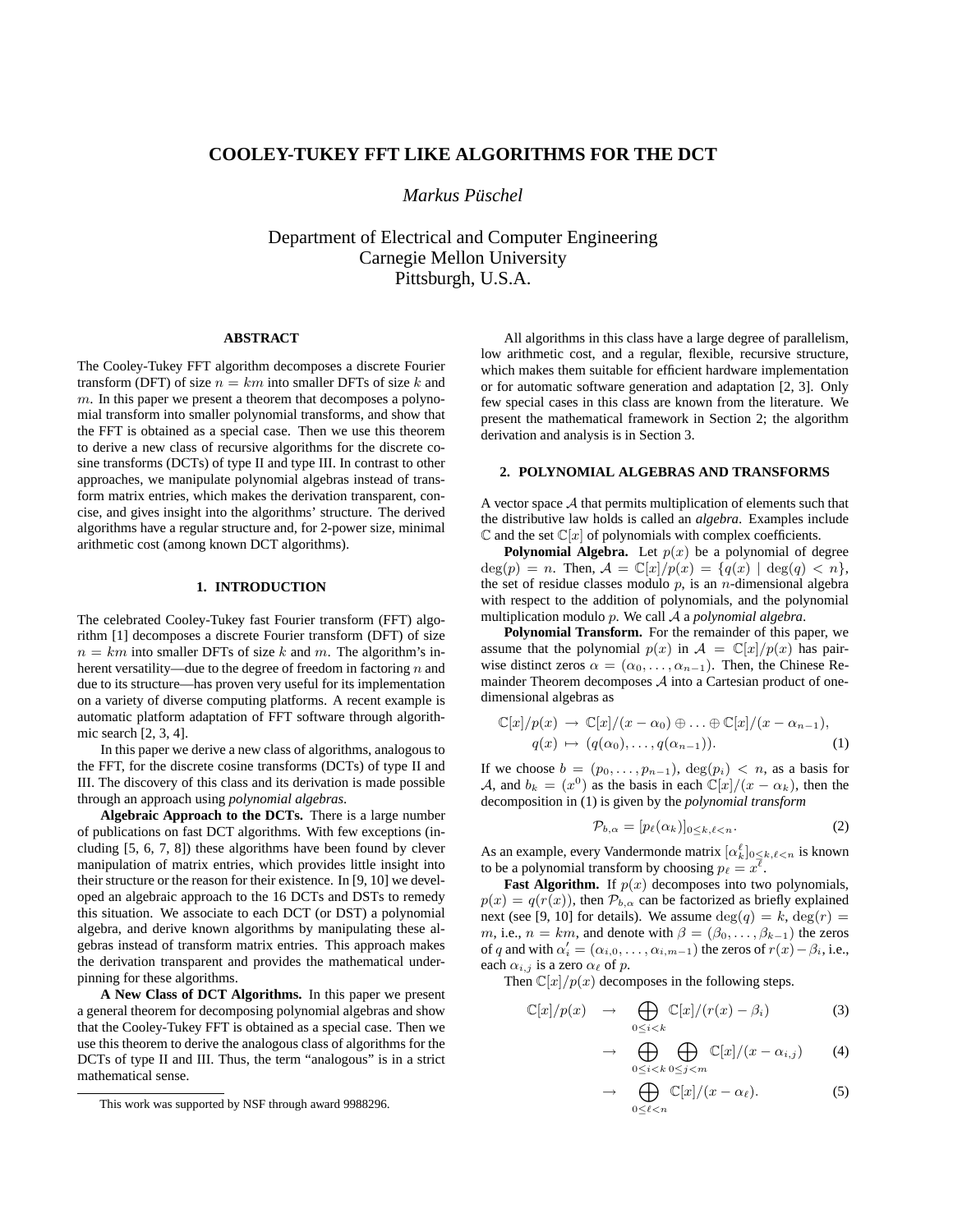Further, we choose a basis  $c = (q_0, \ldots, q_{k-1})$  for  $\mathbb{C}[x]/q(x)$ , and a basis  $d = (r_0, \ldots, r_{m-1})$  for each  $\mathbb{C}[x]/(r(x) - \beta_i)$  in (3). Then

$$
b' = (r_0 q_0(r), \dots, r_{m-1} q_0(r),
$$
  
...  

$$
r_0 q_{k-1}(r), \dots, r_{m-1} q_{k-1}(r))
$$
 (6)

is a basis of  $\mathbb{C}[x]/p(x)$ . The final factorization of  $\mathcal{P}_{b,\alpha}$  is given by the following theorem, in which we use the tensor (or Kronecker) product and the direct sum of matrices A, B, respectively defined by

$$
A \otimes B = [a_{k,\ell} \cdot B], \quad \text{for } A = [a_{k,\ell}], \quad A \oplus B = \left[ \begin{smallmatrix} A & B \end{smallmatrix} \right].
$$

*Theorem 1* Using previous notation,

$$
\mathcal{P}_{b,\alpha} = P\Big(\bigoplus_{0 \le i < k} \mathcal{P}_{d,\alpha'_i}\Big) (\mathcal{P}_{c,\beta} \otimes I_m) B,\tag{7}
$$

where  $B$  is the base change matrix mapping  $b$  to  $b'$ , and the remaining three factors in (7) correspond (from right to left) to steps (3), (4), and (5), respectively. In particular,  $P$  is a permutation matrix mapping the concatenation of the  $\alpha'_i$  onto  $\alpha$  in (5).

The usefulness of (7) as a fast algorithm for  $\mathcal{P}_{b,\alpha}$  depends on the matrix  $B$ ; the other factors are sparse. The following example shows that the Cooley-Tukey FFT is obtained as a special case of (7).

**Example: Cooley-Tukey FFT.** The discrete Fourier transform (DFT) of size  $n$  is defined by the matrix

$$
\text{DFT}_n = [\omega_n^{k\ell}]_{0 \le k,\ell < n}, \quad \omega_n = e^{-2\pi\sqrt{-1}/n},
$$

and, as a special Vandermonde matrix, is a polynomial transform  $\text{DFT}_n = \overline{\mathcal{P}_{b,\alpha}}$  for the algebra  $\mathcal{A} = \mathbb{C}[x]/(x^n - 1)$  w. r. t. the basis  $b = (1, x, \dots, x^{n-1})$  and the list of zeros  $\alpha = (\omega_n^0, \dots, \omega_n^{n-1})$ .

If  $n = km$  then  $x^n - 1 = (x^m)^k - 1$  decomposes and we can apply (7). The zeros of the outer polynomial  $q(x) = x<sup>k</sup> - 1$  are given by  $\beta = (\omega_k^0, \dots, \omega_k^{k-1})$ , the zeros of  $r(x) - \beta_i = x^m - \omega_k^i$ by  $\alpha'_i = (\omega_n^{i+0,k}, \dots, \omega_n^{i+(m-1)k})$ . Next we choose bases  $c =$  $(1, x, \ldots, x^{k-1})$  of  $\mathbb{C}[x]/(x^k - 1)$  and  $d = (1, x, \ldots, x^{m-1})$ of  $\mathbb{C}[x]/(x^m - \omega_k^i)$ , and observe that  $b' = b$  in (6) and thus, in (7),  $B = I_n$  is the identity matrix. In summary we obtain the factorization

$$
\text{DFT}_n = \text{L}_m^n \bigg( \bigoplus_{0 \le i < k} \text{DFT}_m(\omega_k^i) \bigg) (\text{DFT}_k \otimes \text{I}_m), \qquad (8)
$$

where

$$
L_m^n : jk + i \mapsto im + j, \quad 0 \le i < k, \ 0 \le j < m,
$$

is the *stride permutation*, which orders the summands in step (5), and  $\mathrm{DFT}_m(\omega_k^i)$  is the polynomial transform for  $\mathbb{C}[x]/(x^m-\omega_k^i).$ Using the definition, we observe that

$$
\text{DFT}_m(\omega_k^i) = \text{DFT}_m \cdot \text{diag}_{0 \le \ell < m}(\omega_n^{i\ell}),\tag{9}
$$

which yields the Cooley-Tukey FFT in its familiar form

$$
\text{DFT}_n = \mathcal{L}_m^n(\mathcal{I}_k \otimes \text{DFT}_m) \mathcal{T}_m^n(\text{DFT}_k \otimes \mathcal{I}_m),\qquad(10)
$$

where  $T_m^n$  is the diagonal twiddle matrix. By transposing (10) we obtain a different recursion

$$
\text{DFT}_n = (\text{DFT}_k \otimes I_m) T_m^n (I_k \otimes \text{DFT}_m) L_k^n \qquad (11)
$$

where we used  $(L_m^n)^T = (L_m^n)^{-1} = L_k^n$ . Note that the degree of freedom in factorizing  $n$  in (10) and (11) when applied recursively, yields a large set of structurally different FFT algorithms. Thus, it is more accurate to speak of the set of Cooley-Tukey FFT algorithms. The degree of freedom in the recursion is used for automatic software optimization [2, 3, 4].

### **3. RECURSIVE DCT II AND III ALGORITHMS**

In [9, 10] we have shown that all 16 types of discrete cosine and sine transforms are (possibly scaled) polynomial transforms, and used this connection to derive and explain many of their known algorithms by manipulating polynomial algebras rather than matrices. In this section we extend this approach and use Theorem 1 to derive an entire class of recursive DCT type II and III algorithms based on Theorem 1, which are thus mathematically equivalent to the Cooley-Tukey FFT (10) and (11). Only few special cases in this class are known from the literature. We start by identifying the DCT type III as polynomial transform.

**DCT as Polynomial Transform.** The (unscaled) DCT of type III is defined by the matrix

$$
DCT_n^{(III)} = [\cos((k+1/2)\ell\pi/n]_{0 \le k,\ell < n},
$$

and the DCT of type II is its transpose,  $\mathrm{DCT}_n^{(\text{II})} = (\mathrm{DCT}_n^{(\text{III})})^T$ . The  $\mathrm{DCT}_n^{\text{(III)}}$  is a polynomial transform as has been recognized already in [6]. To make this explicit we introduce the *Chebyshev polynomials* defined by the recurrence

$$
T_0 = 1, T_1 = x, T_n(x) = 2xT_{n-1}(x) - T_{n-2}(x), n \ge 2.
$$

The polynomial  $T_n$  can be written in the closed form  $T_n(x) =$  $\cos n\theta$ ,  $\cos \theta = x$ , which can be used to verify the following known properties of  $T_n$ .

$$
T_{-n} = T_n \tag{12}
$$

$$
T_k T_n = (T_{n+k} + T_{n-k})/2 \tag{13}
$$

$$
T_{km} = T_k(T_m) \tag{14}
$$

zeros of 
$$
T_n
$$
:  $\alpha_k = \cos(k + 1/2)\pi/n$ ,  $0 \le k < n$  (15)

$$
T_n - \cos r\pi = 2^{n-1} \prod_{0 \le i < n} (x - \cos(r + 2i)\pi/n) \tag{16}
$$

Now, we can readily verify that  $\mathrm{DCT}_n^{\mathrm{(III)}}$  is a polynomial transform for the algebra  $A = \mathbb{C}[x]/T_n$  with basis  $b = (T_0, \ldots, T_{n-1}),$ namely

$$
DCT_n^{(III)} = [T_{\ell}(\cos(k+1/2)\pi/n)]_{0 \le k,\ell < n}.
$$

**Initial Algorithm Derivation.** To apply Theorem 1, we assume  $n = km$  and use  $T_n = T_k(T_m)$  from (14). We choose the basis  $c = (T_0, \ldots, T_{k-1})$  for  $\mathbb{C}[x]/T_k$ ; the zeros of  $T_k$  are given by (15). Thus, in step (4) we need polynomial transforms for  $\mathbb{C}[x]/(T_m - \cos(i + 1/2)\pi/k)$ , which we define now.

*Definition 1* Let  $p(x) = T_n(x) - \cos r\pi$  with list of zeros  $\alpha =$  $(\cos r_1\pi, \ldots, \cos r_{n-1}\pi)$ , computed from (16), normalized to satisfy  $0 \leq r_i \leq 1$ , and ordered as  $r_i \leq r_j$  for  $i \leq j$ . Further, let  $d = (T_0, \ldots, T_{n-1})$  be the basis of  $\mathbb{C}[x]/p(x)$ . Then we call  $\text{DCT}_n^{\text{(III)}}(r\pi) = \mathcal{P}_{d,\alpha}$  a *skew DCT of type III*. In particular,  $\mathrm{DCT}_n^{\mathrm{(III)}}(\pi/2) = \mathrm{DCT}_n^{\mathrm{(III)}}.$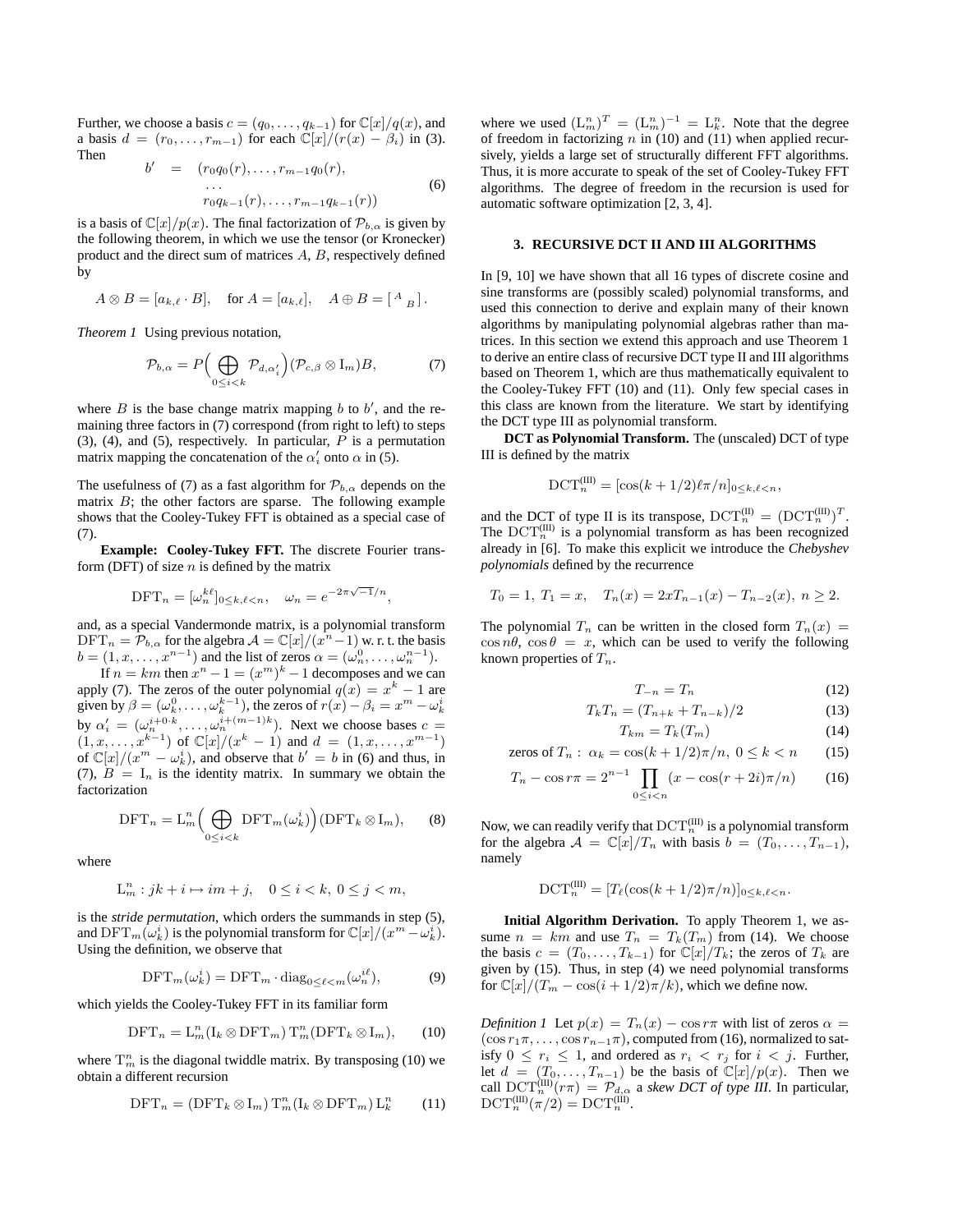We start the derivation with the matrix  $B = B_{n,k}$  in (7). The basis  $b'$  in (6) is given by

$$
b' = (T_0T_0(T_m), \dots, T_{m-1}T_0(T_m),
$$
  
\n...  
\n
$$
T_0T_{k-1}(T_m), \dots, T_{m-1}T_{k-1}(T_m))
$$
  
\n
$$
= (T_{jm-i}/2 + T_{jm+i}/2)_{0 \le i < m, 0 \le j < k},
$$

Due to the structure of  $b'$  we can easily read off the *inverse* of  $B_n$ , i.e., the base change  $B_n^{-1}$  from  $b'$  to  $b$ .

$$
B_n^{-1} = C_{n,k} \cdot D_{n,k},
$$

with

$$
C_{n,k} = \begin{bmatrix} I_m & Z_m & & & \\ & I_m & Z_m & & \\ & & \ddots & \ddots & \\ & & & I_m & Z_m \\ & & & & I_m \end{bmatrix},
$$

$$
Z_m = \begin{bmatrix} 0 & 1 & 0 & 1 \\ & & \ddots & \ddots & \\ 0 & 1 & 0 & 1 \end{bmatrix},
$$
(17)

and the diagonal matrix

$$
D_{n,k} = I_m \oplus (I_{k-1} \otimes \text{diag}(1,1/2,\ldots,1/2)).
$$

The matrices for steps (3) and (4) are straightforward; the final permutation  $P$  in (7) is given by (without proof)

$$
K_m^n = (I_k \oplus J_k \oplus I_k \oplus J_k \oplus \dots) L_m^n,
$$

where  $J_k$  is  $I_k$  with the order of the columns (or rows) reversed. In summary, we obtain

$$
\text{DCT}_{n}^{(\text{III})} = \text{K}_{m}^{n} \left( \bigoplus_{0 \le i < k} \text{DCT}_{n}^{(\text{III})} \left( (i + 1/2)\pi / k \right) \right)
$$
\n
$$
\left( \text{DCT}_{k}^{(\text{III})} \otimes I_{m} \right) D_{n,k}^{-1} C_{n,k}^{-1} . \quad (18)
$$

To obtain a complete recursive algorithm, we need an algorithm for the occurring skew  $\mathrm{DCT}^{\text{(III)}\text{'s}}$ . In contrast to (9) we do not translate them into ordinary  $DCT^{(III)}$ 's. Instead, we again use Theorem 1 to decompose their associated algebra  $\mathbb{C}[x]/(T_m - \cos(r\pi))$ , provided m is composite, since  $T_m - \cos(r\pi)$  decomposes exactly as  $T_m$ . The derivation is analogous to above and yields the exactly analogous factorization

$$
DCT_n^{(III)}(r\pi) = K_m^n \left( \bigoplus_{0 \le i < k} DCT_m^{(III)}(r_i\pi) \right)
$$
\n
$$
(DCT_k^{(III)}(r\pi) \otimes I_m) D_{n,k}^{-1} C_{n,k}^{-1}, \quad (19)
$$

where  $r, r_i$  are as in Definition 1.

To determine  $C_{n,k}^{-1}$ , we observe that  $C_{n,k}$  is a direct sum of matrices, conjugated by a suitable permutation  $Q_{n,k}$  (conjugation:  $A^P = P^{-1}AP$ ), namely

$$
C_{n,k} = (\mathbf{I}_k \oplus S_k \oplus \ldots \oplus S_k)^{Q_{n,k}},
$$
  
=  $(\mathbf{I}_k \oplus (\mathbf{I}_{m-1} \otimes S_k))^{Q_{n,k}},$ 

with the bidiagonal matrix

$$
S_k = \begin{bmatrix} 1 & 1 & & & \\ & 1 & 1 & & \\ & & \ddots & \ddots & \\ & & & 1 & 1 \\ & & & & 1 \end{bmatrix} .
$$
 (20)

Thus,  $C_{n,k}^{-1} = (\mathbf{I}_k \oplus (\mathbf{I}_{m-1} \otimes S_k^{-1}))^{Q_{n,k}}$ . The inverse of  $S_k$  can be computed with  $k - 1$  recursive subtractions that have to be performed in sequence, which increases the critical path of computation and thus runtime or latency (compare to  $S_k$  in (20) where all  $k - 1$  additions can be done in parallel). To overcome this problem, we can either consider only small values of  $k$ , or invert (19), which we do next.

**Inversion.** To invert (19), we define a skew  $DCT^{(II)}$ , motivated by  $(DCT_n^{(III)})^{-1} = 2/n \cdot diag(1/2, 1, ..., 1) \cdot DCT_n^{(II)}$ .

*Definition 2* We define the *skew DCT of type II* by

$$
\mathrm{DCT}_n^{(\mathrm{II})}(r\pi)=n/2\cdot\mathrm{diag}(2,1,\ldots,1)\cdot(\mathrm{DCT}_n^{(\mathrm{III})}(r\pi))^{-1}.
$$

In particular,  $\mathrm{DCT}_n^{(II)} = \mathrm{DCT}_n^{(II)}(\pi/2)$ .

It turns out that with this definition, by inverting (19) the multiplications cancel each other, and we get the beautifully simple form

$$
\text{DCT}_{n}^{(\text{II})}(r\pi) = C_{n,k}(\text{DCT}_{k}^{(\text{II})}(r\pi) \otimes I_{m})
$$

$$
\left(\bigoplus_{0 \leq i < k} \text{DCT}_{m}^{(\text{II})}(r_{i}\pi)\right) \text{M}_{k}^{n}, \quad (21)
$$

where  $M_k^n = (K_m^n)^{-1} = L_k^n (I_k \oplus J_k \oplus I_k \oplus J_k \oplus \dots).$ 

**Four Classes of Recursive Algorithms.** By transposing (19) and (21), we get a total of four different recursions, two for the DCT of type III and two for type II. We list these recursions in the following using previous notation. The numbers  $r, r_i$  are related as explained in Definition 1.

For the  $\text{DCT}^{(III)}$ , we have

$$
\text{DCT}_{n}^{(\text{III})} = \text{DCT}_{n}^{(\text{III})}(\pi/2),
$$
  
\n
$$
\text{DCT}_{n}^{(\text{III})}(r\pi) = \text{K}_{m}^{n} \left( \bigoplus_{0 \le i < k} \text{DCT}_{m}^{(\text{III})}(r_{i}\pi) \right)
$$
  
\n
$$
(\text{DCT}_{k}^{(\text{III})}(r\pi) \otimes \text{I}_{m}) D_{n,k}^{-1} C_{n,k}^{-1}, \quad (22)
$$

and the inverse-transpose of (22)

$$
\text{DCT}_{n}^{(III)} = \text{DCT}_{n}^{(II)}(\pi/2)^{T},
$$
  
\n
$$
\text{DCT}_{n}^{(II)}(r\pi)^{T} = \text{K}_{m}^{n} \Big( \bigoplus_{0 \le i < k} \text{DCT}_{m}^{(II)}(r_{i}\pi)^{T} \Big)
$$
  
\n
$$
(\text{DCT}_{k}^{(II)}(r\pi)^{T} \otimes \text{I}_{m})C_{n,k}^{T}.
$$
\n(23)

For the  $DCT^{(II)}$ , we have the transpose of (22)

$$
\text{DCT}_{n}^{(II)} = \text{DCT}_{n}^{(III)}(\pi/2)^{T},
$$
  
\n
$$
\text{DCT}_{n}^{(III)}(r\pi)^{T} = C_{n,k}^{-T} D_{n,k}^{-1} (\text{DCT}_{k}^{(III)}(r\pi)^{T} \otimes I_{m})
$$
  
\n
$$
\left(\bigoplus_{0 \leq i < k} \text{DCT}_{m}^{(III)}(r_{i}\pi)^{T}\right) M_{k}^{n}, \quad (24)
$$